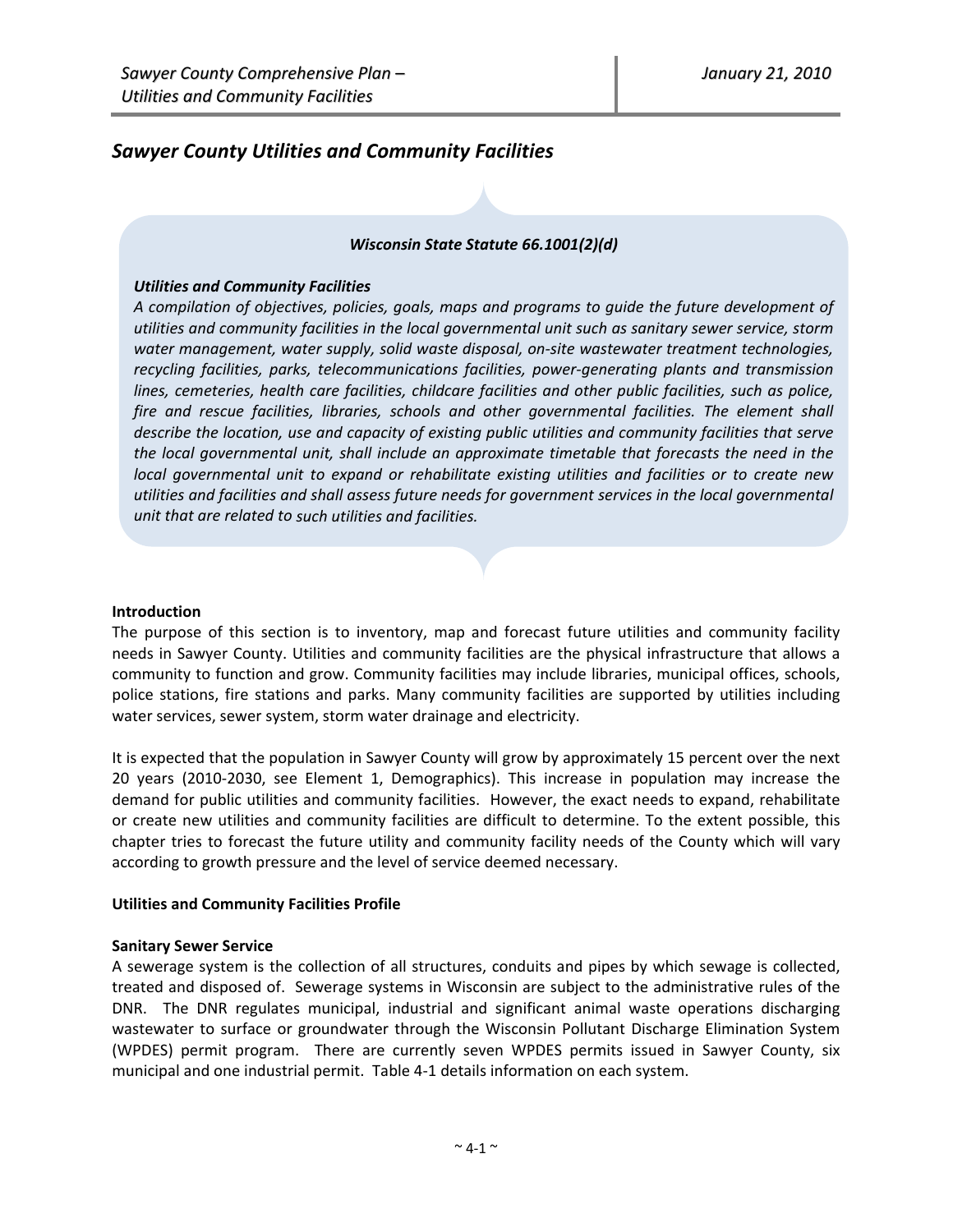| <b>Table 4-1: Sawyer County WPDES Permits</b> |                     |                    |                           |  |  |  |
|-----------------------------------------------|---------------------|--------------------|---------------------------|--|--|--|
| <b>Facility Name</b>                          | <b>Address</b>      | <b>Design Flow</b> | <b>Permit Expire Date</b> |  |  |  |
| <b>Municipal</b>                              |                     |                    |                           |  |  |  |
| Village of Exeland                            | 11045 W $5^{th}$ St | gpd                | 3/31/2010                 |  |  |  |
| City of Hayward                               | 15787 West 3rd St   | gpd                | 12/31/2010                |  |  |  |
| Village of Radisson                           | 3450 N. Ogden       | gpd                | 12/31/2010                |  |  |  |
| <b>Stone Lake Sanitary District</b>           | Box 201             | gpd                | 3/31/2013                 |  |  |  |
| WI DOC Flambeau Correctional Center           | N671 CTH M          | gpd                | 6/30/2012                 |  |  |  |
| Village of Winter                             | 6593 W Hazel St     | gpd                | 9/30/2013                 |  |  |  |
| <b>Industrial</b>                             |                     |                    |                           |  |  |  |
| Hayward City of Test Wells                    | 10544 Michigan Ave  | gpd                | 3/31/2010                 |  |  |  |

Source: May 2009 WI DNR Wastewater Discharge Permits

#### **On‐Site Wastewater Treatment**

On‐site wastewater treatment facilities, more commonly known as "private sewage systems" or Private On-site Wastewater Treatment System (POWTS) treat domestic wastewater. This includes activities such as toilet, bath, laundry, dishwashing or garbage disposal. These systems receive domestic wastewater and either retains it in a holding tank or treats and discharges effluent into the soil. POWTS are more commonly used in rural or large-lot areas where sanitary sewer services are not available. A number of POWTS are currently being used in Wisconsin. A very high majority of the systems are at grade, mound, in‐ground and holding tank, with an array of pretreatment devices. Other designs may be possible with individual site designs and sufficient justification and documentation. The Sawyer County Zoning & Sanitation Department currently issues sanitation permits throughout the County.

#### **Storm Water Management**

When rain falls and snow melts, water running across construction sites, yards, parking lots, driveways, streets and roof tops picks up soil, fertilizer, petroleum products, chemicals and other pollutants and carries them into storm sewers that typically empty into lakes or rivers without treatment. Storm water management involves providing controlled release rates of runoff to receiving systems, typically through detention and/or retention facilities. A storm water management system can be very simple – a series of natural drainage ways – or a complex system of culverts, pipes and drains. The purpose of this system is to store and channel water to specific areas, diminishing the impact of non‐point source pollution.

### **Water Supply**

Water is supplied to Sawyer County inhabitants through either public or private water supply systems. The DNR defines a public water system as one that provides water for human consumption through piping to at least 15 service connections or regularly serves an average of at least 25 people daily for at least 60 days per year. There are four types of Public Water Systems in Wisconsin:

- **Municipal water system (MC)** The water system is owned by a municipality such as a city, town, village, sanitary district or owned by a county, state or federal government. There are currently three (3) municipal water systems in Sawyer County.
- **Other‐Than‐Municipal water system (OTM)** is a water system that serves at least 25 year round residents or serves 15 service connections used by year round residents (anything greater than 6 months is considered year round). OTMs are owned by an entity that is not a municipality.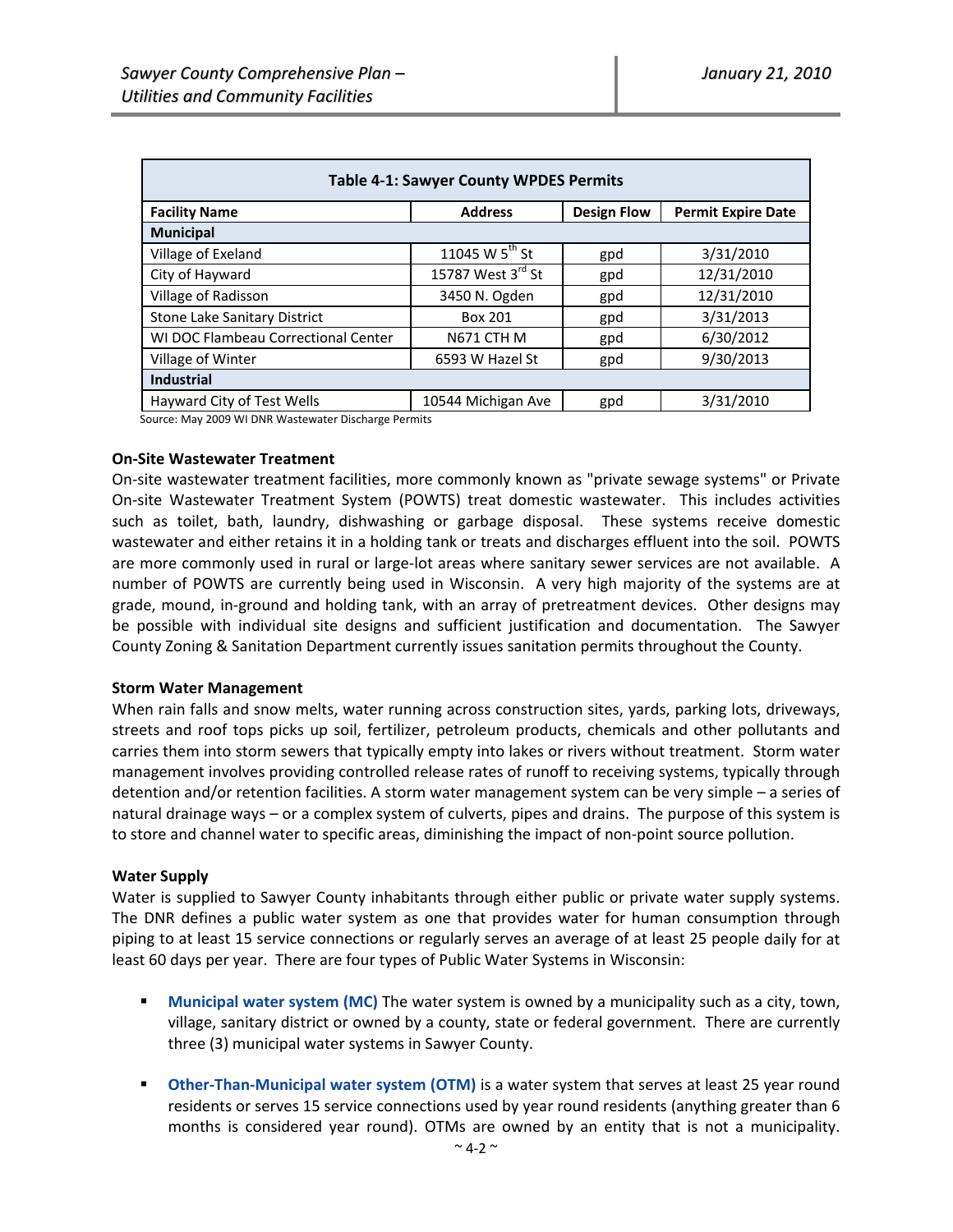Examples of these include mobile home parks, subdivisions, apartment buildings and condominium associations. There is currently one (1) other-than-municipal water system in Sawyer County.

- **Non‐Transient, Non‐Community water system (NTNC)** is a water system that serves at least 25 of the same people over 6 months of the year. Examples of these systems include schools, day cares, factories and businesses. There are currently 11 non-transient, non-community water systems in Sawyer County
- **Transient, Non-Community water system (TN)** is a water system that serves at least 25 people at least 60 days of the year but does not serve the same 25 people over 6 months of the year. Examples of these systems include motels, restaurants, parks, taverns and gas stations. There are currently (170) transient, non‐community water systems in Sawyer County

The majority of properties in Sawyer County are served by private wells. Well water is groundwater and groundwater is the source of all Sawyer County drinking water. Table 4‐2 lists all public water systems in Sawyer County.

| Table 4-2: Public Water Systems, Sawyer County |             |                                 |                             |  |  |  |
|------------------------------------------------|-------------|---------------------------------|-----------------------------|--|--|--|
| <b>Name</b>                                    | System      | <b>Service Type</b>             | <b>Population</b><br>Served |  |  |  |
| <b>Exeland Waterworks</b>                      | <b>MC</b>   | Village                         | 260                         |  |  |  |
| <b>Hayward Water Utility</b>                   | MC.         | City                            | 2,313                       |  |  |  |
| <b>Radisson Waterworks</b>                     | MC.         | Village                         | 224                         |  |  |  |
| Stone Lake Sanitary District                   | MC.         | Town                            | 175                         |  |  |  |
| <b>Winter Waterworks</b>                       | MC.         | Village                         | 344                         |  |  |  |
| Concor Tool & Machine, Inc.                    | <b>NTNC</b> | Industrial Area                 | 40                          |  |  |  |
| Louisiana Pacific Corporation                  | <b>NTNC</b> | <b>Industrial Area</b>          | 100                         |  |  |  |
| Trussworks Inc.                                | <b>NTNC</b> | <b>Commercial Establishment</b> | 50                          |  |  |  |
| Hayward Area Memorial Hospital                 | <b>OTM</b>  | Institution                     | 85                          |  |  |  |
| Luedtkes Mobile Home Park                      | OTM         | Mobile Home Park                | 50                          |  |  |  |
| S & J Wild River MHP                           | <b>OTM</b>  | Mobile Home Park                | 90                          |  |  |  |

Source: WI DNR, May 2009

## **Solid Waste Management & Recycling**

There are no licensed solid waste landfills located within Sawyer County nor is there any Material Recovery Facilities (MRF) for recycling. According to the DNR's Historic Registry of Waste Disposal Sites, there are 45 abandoned landfills within the county. These include closed municipal dumps as well as commercial and industrial sites. Solid waste disposal and recycling facilities in Sawyer County are carried out by 15 programs administered by each municipality. Some have contracts with private providers (i.e. –Waste Management), while others have transfer stations (LCO) to dispose of solid waste and recyclables. Sawyer County continues to support and participate in a ten county Cleansweep Program.

### **Pipelines**

Pipelines are used to transport liquefied goods and can stretch for thousands of miles. In Sawyer County, Enbridge Corporation maintains a system of pipelines used for the transportation of petroleum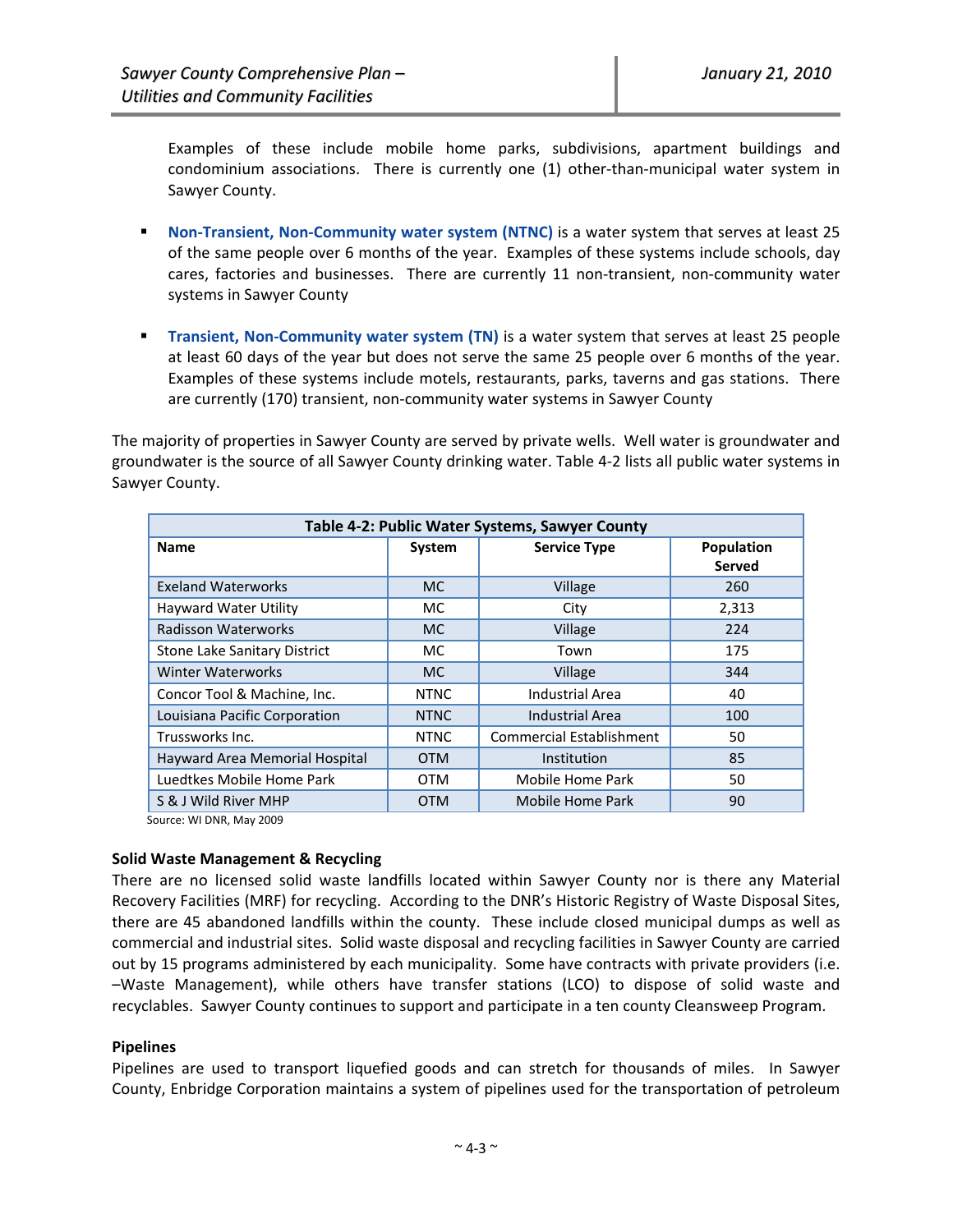related products (Map 4). The pipeline crosses several towns in the southwest corner of the county linking Edmonton, Canada to Houston, Texas.

## **Telecommunication Facilities**

Local telephone service is provided by a number of companies. Table 4‐3 details the local provider for each municipality in Sawyer County. Oftentimes, customers do not have a choice for local service providers. Long distance or interLATA services are offered by multiple companies which customers have a choice in providers. There are currently four cellular towers in Sawyer County located in the City of Hayward, Town of Hayward, Town of Couderay and the Village of Winter (Map 4).

In December 2009, a number of applications for cellular tower construction were considered and approved by the county for three new cell towers on behalf of Verizon Wireless: one near Couderay, another near Nelson Lake and the third on county highway shop property east of Radisson. The placement of a cellular tower on town land owned by the Town of Lenroot was approved by its electors in January 2010.

|                            | <b>Table 4-3: Local Telephone Service</b>                                        |
|----------------------------|----------------------------------------------------------------------------------|
| <b>Community Name</b>      | <b>Service Provider(s)</b>                                                       |
| <b>Town of Bass Lake</b>   | Charter Fiberlink LLC, Cheqtel Communications INC, Indianhead Telephone Co.,     |
|                            | CenturyTel                                                                       |
| <b>Town of Couderay</b>    | Charter Fiberlink LLC, Indianhead Telephone Co., CenturyTel                      |
| <b>Town of Draper</b>      | Charter Fiberlink LLC, CenturyTel                                                |
| <b>Town of Edgewater</b>   | Charter Fiberlink LLC, Indianhead Telephone Co., CenturyTel                      |
| <b>Town of Hayward</b>     | Charter Fiberlink LLC, Cheqtel Communications INC, Indianhead Telephone Co.,     |
|                            | CenturyTel                                                                       |
| <b>Town of Hunter</b>      | Charter Fiberlink LLC, Indianhead Telephone Co., CenturyTel                      |
| <b>Town of Lenroot</b>     | Charter Fiberlink LLC, Cheqtel Communications INC, CenturyTel                    |
| Town of                    | Charter Fiberlink LLC, Indianhead Telephone Co., CenturyTel                      |
| <b>Meadowbrook</b>         |                                                                                  |
| <b>Town of Meteor</b>      | Charter Fiberlink LLC, Indianhead Telephone Co., CenturyTel                      |
| Town of Ojibwa             | Charter Fiberlink LLC, Indianhead Telephone Co., CenturyTel                      |
| <b>Town of Radisson</b>    | Charter Fiberlink LLC, Indianhead Telephone Co., CenturyTel, Closecall America   |
| <b>Town of Round Lake</b>  | Charter Fiberlink LLC, CenturyTel                                                |
| <b>Town of Sand Lake</b>   | Charter Fiberlink LLC, CenturyTel                                                |
| <b>Town of Spider Lake</b> | Charter Fiberlink LLC, CenturyTel                                                |
| <b>Town of Weirgor</b>     | Charter Fiberlink LLC, Indianhead Telephone Co.                                  |
| <b>Town of Winter</b>      | Charter Fiberlink LLC, CenturyTel, Price County Telephone Co.                    |
| <b>Village of Couderay</b> | Indianhead Telephone Co.                                                         |
| <b>Village of Exeland</b>  | Indianhead Telephone Co.                                                         |
| <b>Village of Radisson</b> | Indianhead Telephone Co.                                                         |
| <b>Village of Winter</b>   | CenturyTel                                                                       |
| <b>City of Hayward</b>     | Charter Fiberlink LLC, Cheqtel Communications INC, CenturyTel, Closecall America |
|                            |                                                                                  |

Source: WI Public Service Commission, 6/09

### **Electric Power Supply**

Sawyer County is served by seven electricity providers (Map 4). These include; Barron Electric Cooperative, Bayfield Electric Cooperative, Dahlberg Light & Power Co., Jump River Electric Cooperative, North Central Power Co., Price Electric Cooperative and Xcel Energy. Electricity in Sawyer County is transported through a transmission line and a series of power lines aided by ten substations.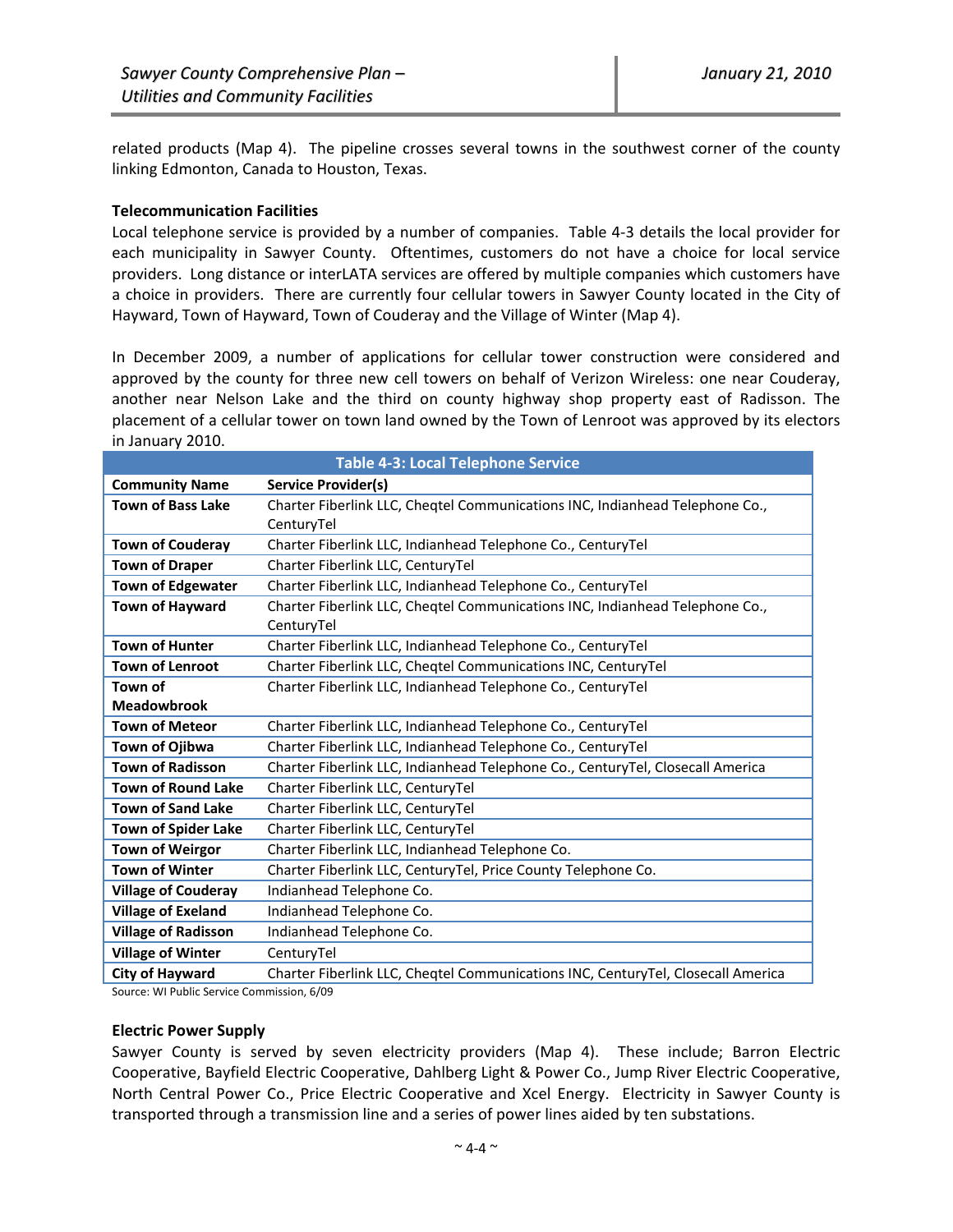## **ARROWHEAD ‐ WESTON 345‐kV TRANSMISSION LINE**

The Arrowhead Transmission Corporation (ATC) constructed the Arrowhead‐Weston 220‐mile transmission line connecting Duluth, Minn., with Wausau, Wis. The line accommodates electric load growth in northern Wisconsin and improves reliability of the electric transmission system in the region. The Arrowhead-Weston line adds an important element to Wisconsin's transmission infrastructure – much‐needed reliability to a seriously constrained system. The 220-mile line connecting Wausau to Duluth, Minn. was energized in Feb. 2008 and is now moving up to 800 MW of power.



Sawyer County and municipalities in the county on the route of the

Arrowhead‐Weston transmission project will be paid fees associated with the construction and ongoing maintenance of the line (Map 4). Both a one-time environmental fee and annual impact fees are provided to towns where the transmission line is located. Sawyer County only received a one‐time environmental fee and in 2010 Sawyer County received \$54,725 and will have diminishing annual payments until 2046. The monies are to be used for park conservancy, wetlands or other similar environmental programs.

### Wisconsin Department of Administration (DOA) payments to Sawyer County

The mileage estimates and allocations in Table 4‐4 were made by the Public Service Commission of Wisconsin (PSCW) based on the miles of the Arrowhead Weston line in Sawyer County and municipalities. ATC pays DOA the allocated amounts and DOA makes the payments to the County and municipalities. Several Clarifications should be noted:

- Originally the law was interpreted to have the annual payments split between the county and municipalities in a manner similar to the One‐Time Payment. That is not the case. The annual payments go only to the municipalities
- The fees are based on total project cost, not on-going maintenance.
- The fees are to be used for environmental related projects. However the county or municipality may make an appeal to the PSCW for any project which is deemed to be in the "public interest".
- Under the current law, the money does not depreciate over the life of the line assets, it is a flat payment.
- The one-time payment has already been paid to Sawyer County and the municipalities.

| Table 4-4: Estimated Environmental Impact Payments to Sawyer County |              |                         |                       |  |  |
|---------------------------------------------------------------------|--------------|-------------------------|-----------------------|--|--|
|                                                                     | <b>Miles</b> | <b>One-Time Payment</b> | <b>Annual Payment</b> |  |  |
| <b>Town - Bass Lake</b>                                             | 3.07         | \$131,100               | \$15,700              |  |  |
| <b>Town - Couderay</b>                                              | 4.2          | \$179,400               | \$21,500              |  |  |
| <b>Town - Edgewater</b>                                             | 1.02         | \$43,700                | \$5,200               |  |  |
| <b>Town - Meteor</b>                                                | 5.62         | \$240,000               | \$28,800              |  |  |
| <b>Town - Sand Lake</b>                                             | 10.07        | \$429,800               | \$51,600              |  |  |
| <b>Town - Weirgor</b>                                               | 1.56         | \$66,700                | \$8,000               |  |  |
| <b>Sawyer County</b>                                                | 25.55        | \$1,090,700             | \$54,725              |  |  |

Source: American Transmission Company June 2009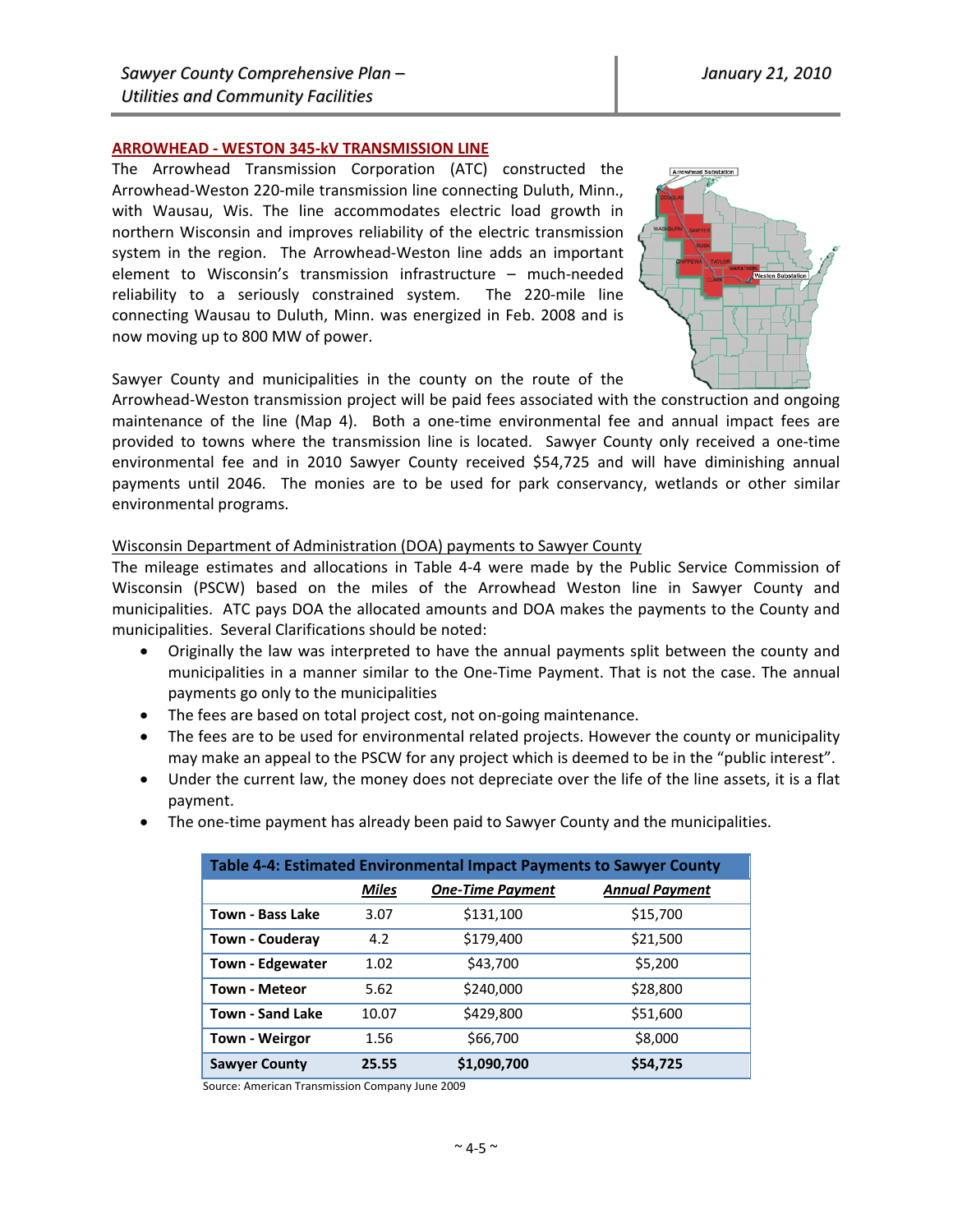## **Hydroelectric Power Plants**

Three hydroelectric plants provide power generation to area electric companies (Table 4‐5). The facilities are located along area riverways.

| <b>Table 4-5: Power Plants in Sawyer County</b> |                            |                 |  |  |  |
|-------------------------------------------------|----------------------------|-----------------|--|--|--|
| <b>Utility Owner</b>                            | <b>Plant Name</b>          | <b>MegaWatt</b> |  |  |  |
| <b>North American Hydro</b>                     | Arpin Dam                  | 1.4             |  |  |  |
| <b>LCL Hydro</b>                                | <b>LAC Courte Oreilles</b> | 3.4             |  |  |  |
|                                                 | Hydroelect                 |                 |  |  |  |
| <b>North American Hydro</b>                     | Winter                     | 5.6             |  |  |  |

Source: powerplantjobs.com

## **Natural Gas**

Natural gas service is provided by WE Energies to the City of Hayward, Town of Hayward and the Town of Bass Lake in Sawyer County.

## **Primary, Secondary and Higher Education Facilities**

Sawyer County is served by four public school districts, two of which are located in Sawyer County (Hayward Community and Winter School Districts (Map 5). Birchwood and Bruce School Districts also serve small portions of Sawyer County. Table 4‐6 includes enrollment information on schools within the Hayward Community and Winter school districts.

Higher education opportunities also exist in Sawyer County. Currently, the Lac Courte Oreilles Ojibwe Community College (LCOOCC), a non‐profit Ojibwe tribal community college, focuses on helping Native students advance themselves in the world, while studying their own history and language. LCOOCC is an open-door institution. While three out of every four students are Native, they also serve a large nonnative population. Wisconsin Indianhead Technical College (WITC) Hayward branch also has a full listing of classes for certification, re‐certification, job skill enhancement and personal enrichment courses available to anyone interested. The nearest higher education facilities are located in Superior/Duluth, Ashland and Eau Claire.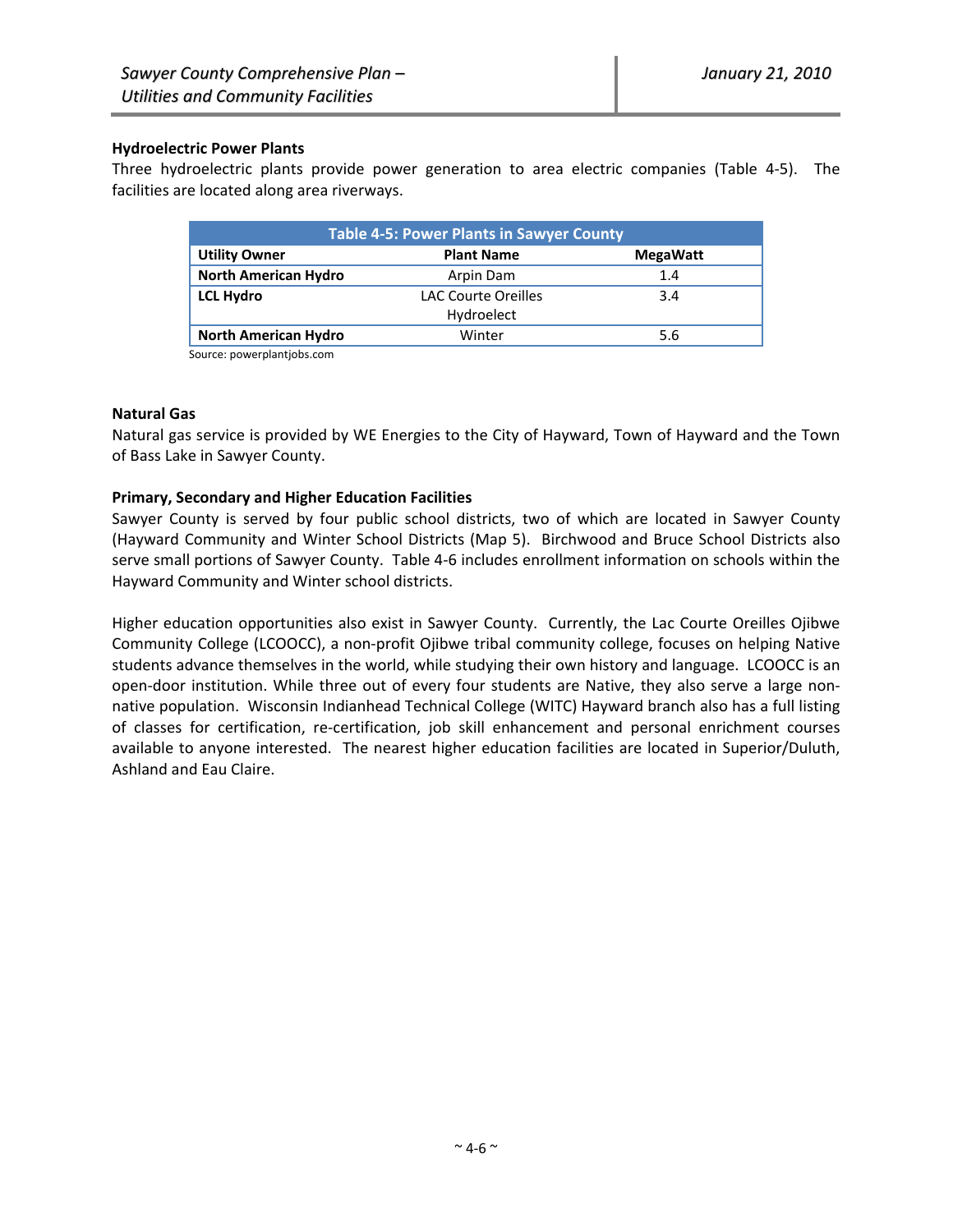| Table 4-6: Sawyer County School District Data |                                                                        |                |                |                |  |  |  |
|-----------------------------------------------|------------------------------------------------------------------------|----------------|----------------|----------------|--|--|--|
| <b>School District</b>                        | <b>Public Schools</b>                                                  | Low            | High           | 2008           |  |  |  |
|                                               |                                                                        | Grade          | Grade          | Enrollment     |  |  |  |
|                                               | Alternative School                                                     | 6              | 12             | 21             |  |  |  |
|                                               | <b>Hayward Center for</b><br><b>Individualized Learning</b><br>(HACIL) | <b>KG</b>      | 12             | 76             |  |  |  |
|                                               | Hayward 4 Learning                                                     | K4             | K4             | 69             |  |  |  |
|                                               | <b>Hayward Intermediate</b>                                            | $\overline{3}$ | 5              | 355            |  |  |  |
|                                               | <b>Hayward Primary</b>                                                 | <b>PK</b>      | $\overline{2}$ | 357            |  |  |  |
|                                               | <b>Hayward Middle</b>                                                  | 6              | $\mathbf{8}$   | 387            |  |  |  |
|                                               | <b>Hayward High</b>                                                    | 9              | 12             | 622            |  |  |  |
|                                               | <b>Stone Lake Elementary</b>                                           | KG             | 5              | 50             |  |  |  |
|                                               | Waadookodaaing                                                         | <b>PK</b>      | 5              | 21             |  |  |  |
|                                               | <b>Pathways Charter School</b>                                         | 9              | 12             | $\overline{7}$ |  |  |  |
|                                               | <b>Winter Elementary</b>                                               | KG             | 5              | 144            |  |  |  |
|                                               | <b>Winter Middle</b>                                                   | 6              | 8              | 63             |  |  |  |
|                                               | <b>Winter High</b>                                                     | 9              | 12             | 117            |  |  |  |
|                                               | <b>Pathways Charter School</b>                                         | 9              | 12             | 7              |  |  |  |

Source: WI Department of Instruction

Table 4‐7 details enrollment figures for Hayward Community and Winter school districts from 2001 to 2009. Based on Wisconsin Department of Instruction data, Hayward Community School District enrollment declined by one student over the past nine years while the Winter School District enrollment declined by 110 students.

|           | Table 4-7: School District Enrollment 2001-2008 |       |       |       |       |       |       |       |       |        |
|-----------|-------------------------------------------------|-------|-------|-------|-------|-------|-------|-------|-------|--------|
|           | 2001                                            | 2002  | 2003  | 2004  | 2005  | 2006  | 2007  | 2008  | 2009  | Change |
| Hayward   | 1.959                                           | 1.972 | 2.029 | 2.005 | 2.053 | 1.978 | 2.001 | 1.958 | 1,958 | -1     |
| Community |                                                 |       |       |       |       |       |       |       |       |        |
| Winter    | 441                                             | 406   | 388   | 411   | 396   | 380   | 360   | 360   | 331   | $-110$ |

Source: WI Department of Public Instruction

### **Childcare Facilities**

Sawyer County is served by the Northwest Connection Family Resources Center (Hayward) who is committed to improving early care and education. It provides support and information to families, providers and the pubic in order to create and meet a demand for high quality childcare. Services provided include information, education and referrals for childcare consumers, recruitment and training for childcare professionals, technical assistance and support to those in the childcare business, employer assistance in addressing work/family issues and childcare data for local community planning. Table 4‐8 lists the type and number of childcare facilities in Sawyer County as of June, 2009 based on NWCFRC data.

| Table 4-8: Types of Child Care Facilities in Sawyer County |  |  |
|------------------------------------------------------------|--|--|
|------------------------------------------------------------|--|--|

| Licensed Group Centers $-5$    | Licensed Preschool – 1           |
|--------------------------------|----------------------------------|
| Licensed Family Providers - 10 | Certified by Sawyer County $-27$ |
| Head Starts $-3$               | Certified by LCO Tribe - 36      |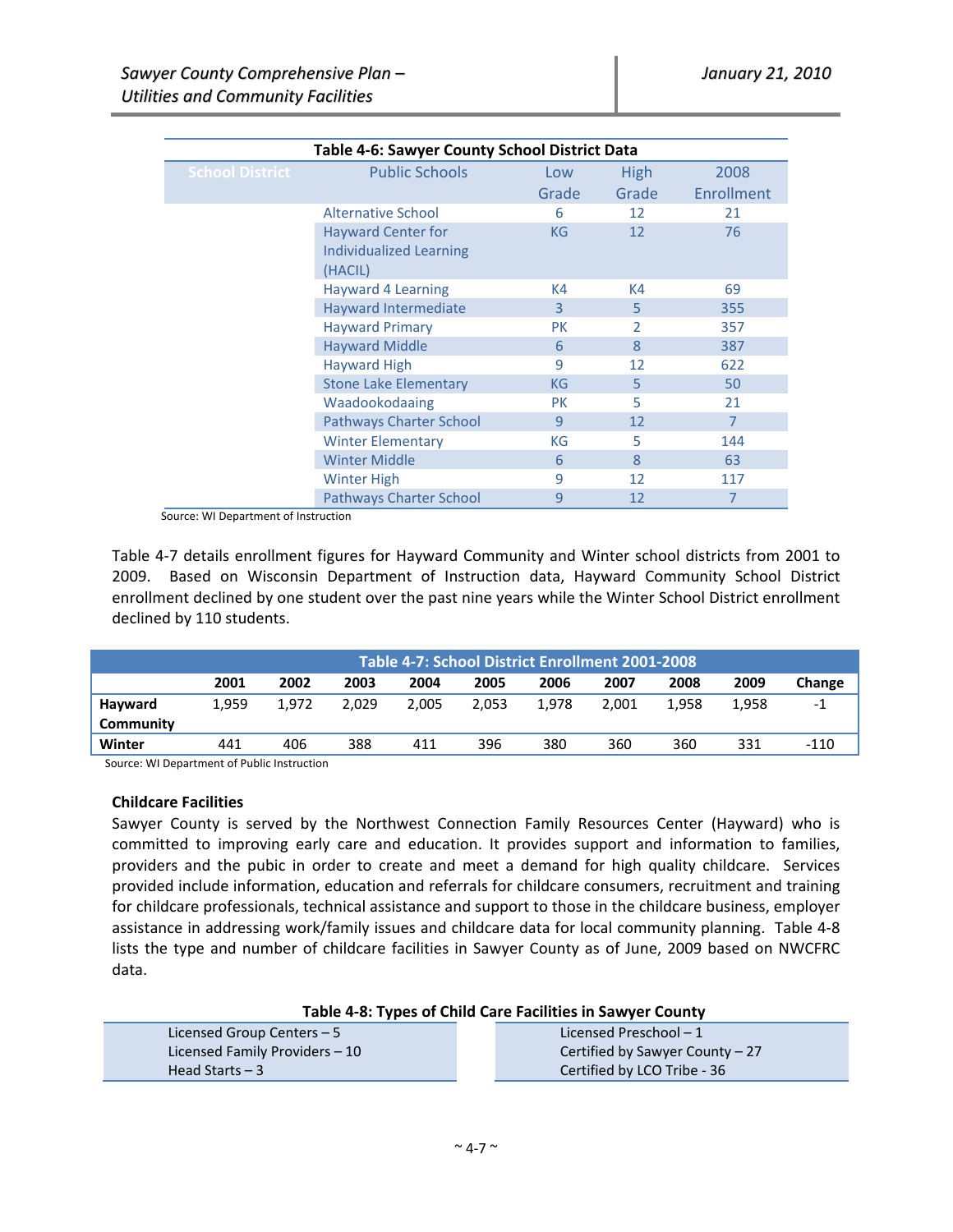## **Police, Fire and Emergency/Rescue Services**

## **Police Services**

Police service in Sawyer County is provided by the City of Hayward, the Town of Hayward, LCO and the Sawyer County Sheriff's Department. The Town of Edgewater also contracts for police protection.

The **Sawyer County Sheriff's Department**, located at 15880 East Fifth Street in Hayward, provides the majority of law enforcement services to Sawyer County, particularly within the towns and unincorporated areas. The department employs approximately 35 full‐time officers including a Sheriff, Chief Deputy, two Road Sergeants, Day Sergeant, two investigators, 13 Deputies, five Dispatchers, ten jailers, other officers and secretarial staff. Emergencies are dispatched through the Sawyer County Sheriff's Department using the 9‐1‐1 emergency system.

The City of Hayward Police Department is located in Hayward City Hall, 15899 W 3<sup>rd</sup> Street in Hayward. The department consists of a Police Chief, an Assistant Police Chief, five Patrolmen and one administrative assistant. The primary service area for the police department is within the boundaries of the City of Hayward.

The **Town of Hayward Police Department** is located at 15460W STH 77 E in the Town Hall. The department consists of one full‐time employee that patrols the Town of Hayward. The Town of Hayward Police Department has mutual aid agreements with the City of Hayward Police Department and the Sawyer County Sheriff's Department.

The **Lac Courte Oreilles Tribal Police Department**, located at 13394 Trepania Road on the Lac Courte Oreilles Band of Ojibwa Reservation, serves the tribal lands associated with the Lac Courte Oreilles Band of Lake Superior Chippewa Indians. The department has been in existence since February 13, 2004 and consists of a Chief of Police, Assistant Chief of Police, Field Training Officer and four Officers.

## **Fire Protection**

Currently, thirteen (13) fire departments serve Sawyer County (Map 6). Table 4‐9 lists them and the areas they serve. All fire departments are volunteer‐based and all have mutual aid agreements with surrounding departments.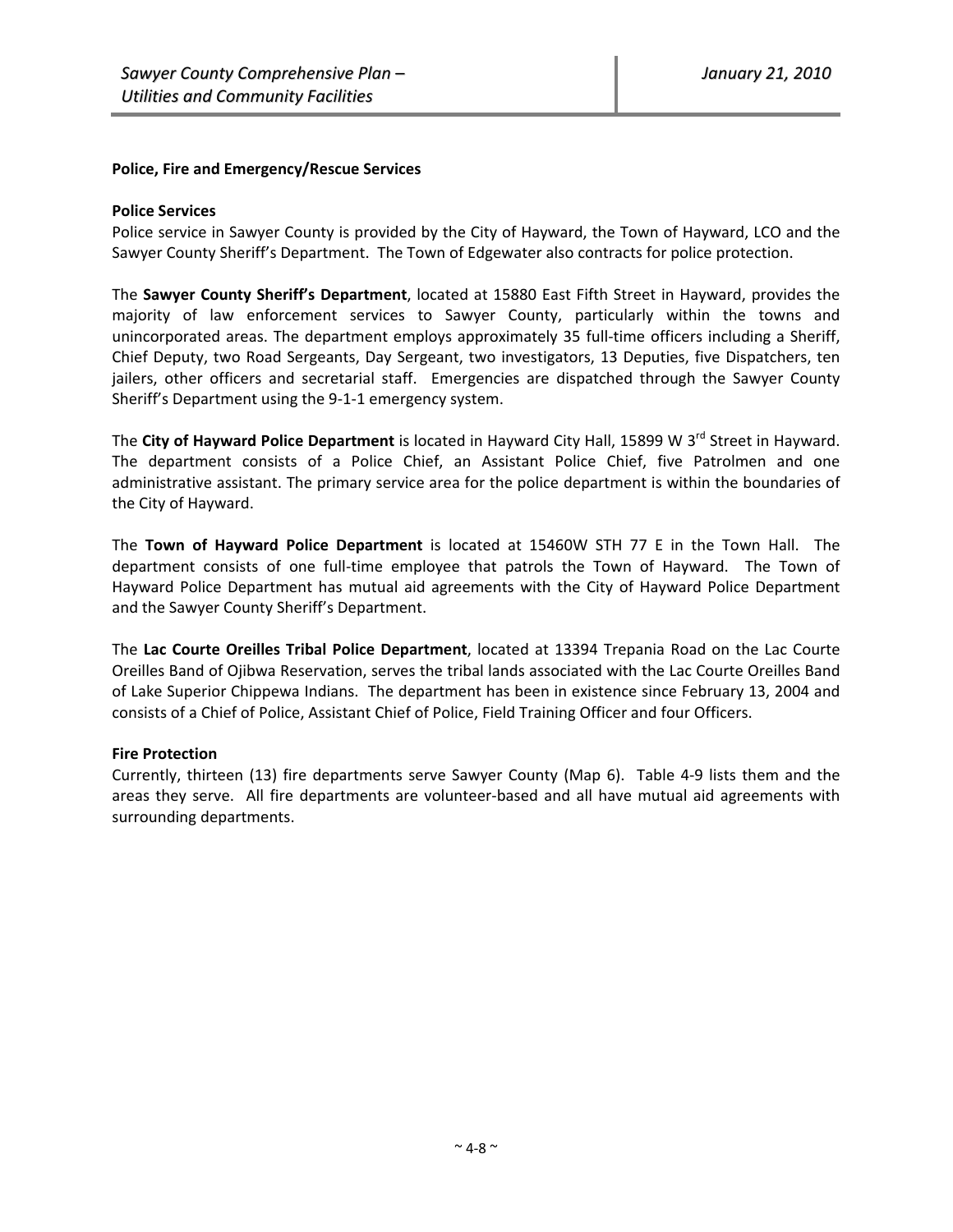|                        | <b>Table 4-9: Fire Departments Serving Sawyer County</b>   |
|------------------------|------------------------------------------------------------|
| <b>Fire Department</b> | <b>Areas Served</b>                                        |
| <b>Bass Lake</b>       | Western % of Town of Bass Lake                             |
| <b>Birchwood</b>       | Town of Edgewater                                          |
| <b>City of Hayward</b> | City of Hayward                                            |
| Couderay               | Village of Couderay, southern portion of Town of Couderay  |
| Loretta/Draper         | Town of Draper                                             |
| Exeland                | Towns of Exeland, Meteor, Weirgor, Meadowbrook &           |
|                        | Village of Exeland                                         |
| <b>LCO</b>             | Parts of Towns of Bass Lake, Hayward, Hunter, Couderay,    |
|                        | Radisson and Sand Lake                                     |
| Radisson               | Village of Radisson, western 1/2 of the Town of Ojibwa and |
|                        | central and southern Town of Radisson                      |
| <b>Round Lake</b>      | Town of Round Lake and northern 1/2 of the Town of         |
|                        | Hunter                                                     |
| <b>Spider Lake</b>     | Town of Spider Lake                                        |
| <b>Stone Lake</b>      | Western 34 of Town of Sand Lake                            |
| <b>Town of Hayward</b> | Town of Hayward, Town of Lenroot                           |
| Winter                 | Village and Town of Winter, eastern 1/2 of the Town of     |
|                        | Ojibwa                                                     |

## **Library Facilities**

Sawyer County is part of the Northern Waters Library Service (NWLS), a consortium of over 30 libraries. Northern Waters, founded in 1964, is one of Wisconsin's oldest public library systems. It serves Ashland, Bayfield, Burnett, Douglas, Iron, Sawyer, Vilas and Washburn counties. Northern Waters strives to ensure that every Wisconsin resident has access to public library service, promotes resource sharing among libraries and improves the quality of public library services. The system was organized under Chapter 43 of the Wisconsin Statutes, which also outlines the services they provide and lists the requirements for membership in a library system.

Two public libraries, both of which are part of the NWLS, serve Sawyer County. They are the Sherman and Ruth Weiss Community Library in the City of Hayward and the Winter Public Library located in the Village of Winter. Both libraries are members of the NWLS.

LCO Community College Library, located at 13466 W Trepania Rd on the Lac Courte Oreilles Indian Reservation is a college library that is open to everyone. Library services consist of a circulation of books, videos, audio tapes, interlibrary loan, Internet access, outreach services, community programs and select depository of Wisconsin documents, microfilm records and a large collection of Native American books.

## **Healthcare Facilities**

## Hospitals

Hayward Area Memorial Hospital (HAMH), located at 11040 N State Road 77 in the City of Hayward is the primary medical facility in Sawyer County (Map 4). HAMH continues to add services to meet the medical needs of the community and visitors by providing inpatient and outpatient services, diagnostic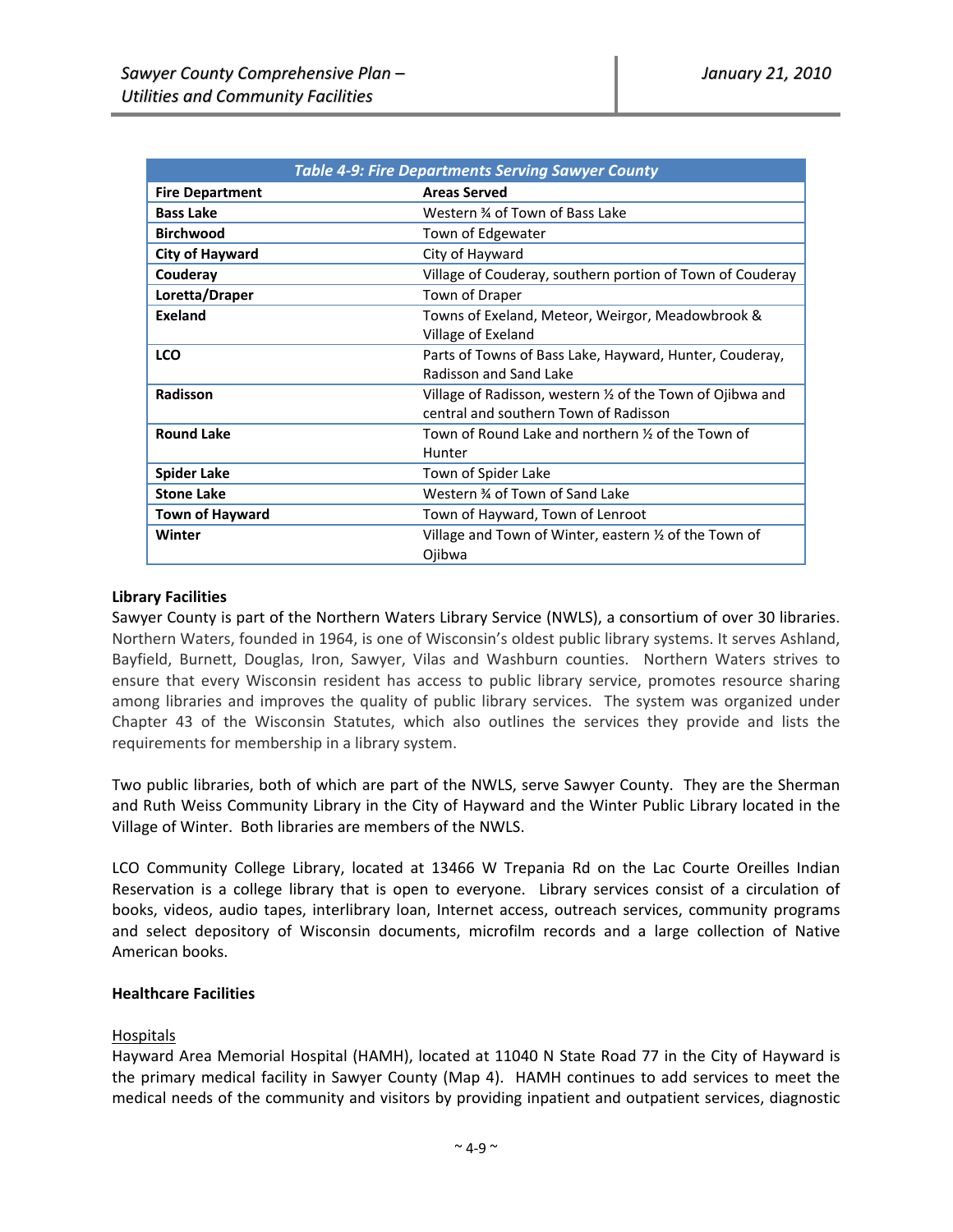services, surgical services, rehabilitation services and community education and support programs. The Lac Courte Oreilles Community Health and Urgent Care Center located at 13380W Trepania Road also provides health care services to residents of Sawyer County. The Community Health Center provides a wide range of services including community health services, alcoholism counseling, outreach services, well child clinic, obstetric services, diabetes clinic, optometry, audiology, dental, radiology, pharmacy and contract health services.

## **Emergency Medical Service**

Sawyer County provides emergency medical services to all of Sawyer County (except the Town of Edgewater, which is provided by the Birchwood Ambulance Service) with stations located in Hayward, Winter, Radisson and Stone Lake. Three ambulances are housed at the main station located at 10676 Nyman Avenue in Hayward. The other three stations each house one ambulance. Sawyer County is staffed by approximately 110 Emergency Medical Technicians (EMTs). This emergency service is available 24 hours a day, seven days a week by these volunteers who are paid per call. Sawyer County Ambulance/EMS is a component of the Sawyer County Emergency Government Office.

## Clinical & other services are available at:

Duluth Clinic – 11134 N State Road 77, Hayward Fogarty Surgical Services & Family Care Clinic – 11128 N State Road 77, Hayward Northwood's Community Health Center – 11128 N State Road 77, Hayward

## Adult Family Homes (AFH)

For persons who seek small congregate care settings, AFHs are available. An AFH is defined as "a place where three or four adults who are not related to the operator reside and receive care, treatment or services that are above the level of room and board and that may include up to seven hours per week of nursing care per resident." There are four licensed AFHs in Sawyer County (Table 4‐10).

### Community Based Residential Facilities

Community based residential facilities (CBRFs) are places where five or more unrelated people live together in a community setting. Services provided include room and board, supervision, support services and may include up to three hours of nursing care per week. Licensed CBRF in Sawyer County are listed in Table 4‐10.

## Nursing Homes

Nursing homes are care facilities that offer a protective, therapeutic living environment for persons who need rehabilitation or who can no longer live alone. In Wisconsin, nursing homes are licensed by the Department of Health & Family Services. Currently, there are two licensed nursing homes in Sawyer County (Table 4‐10).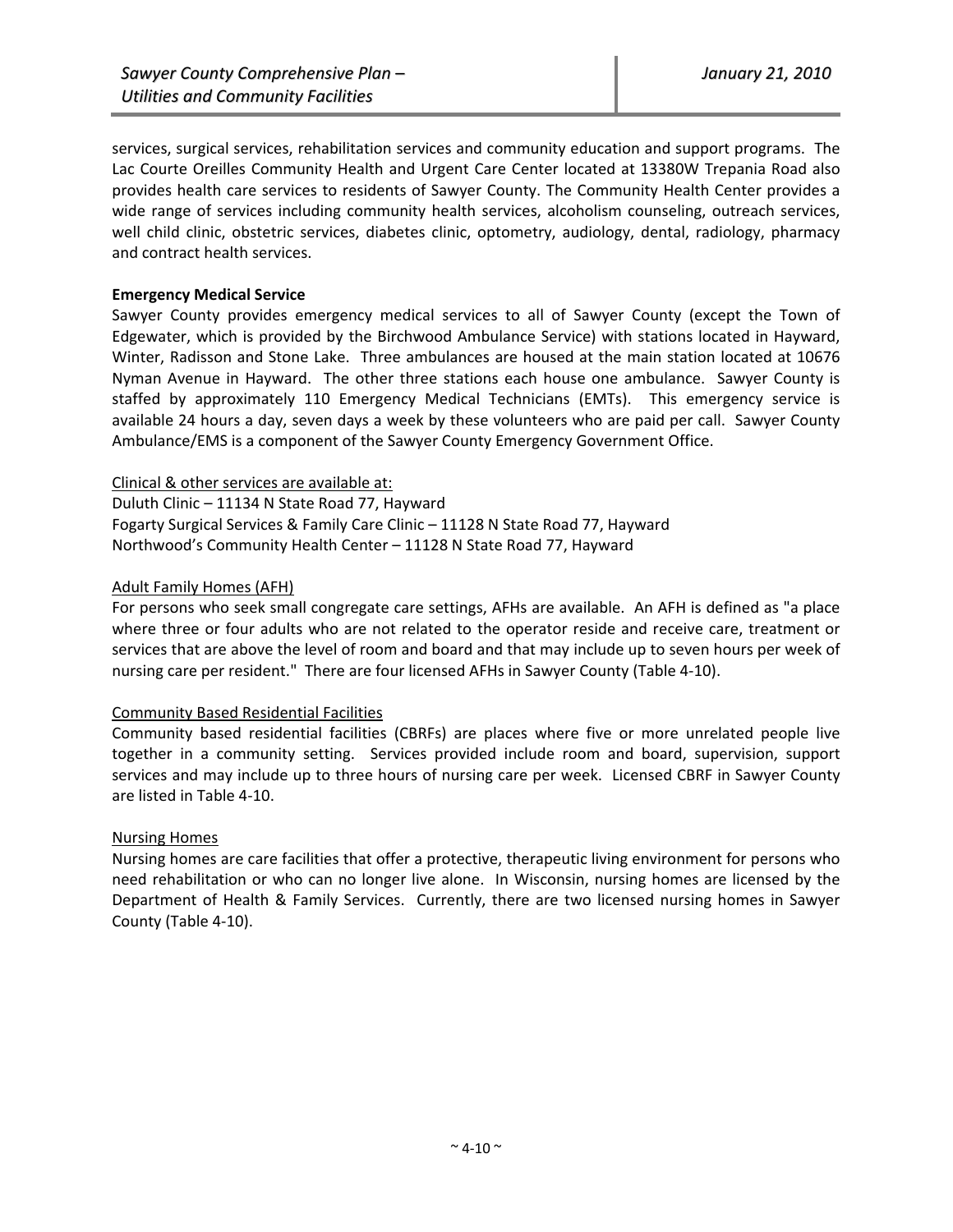| <b>Licensed Adult Family Homes</b>                                              |                                             |        |                |  |  |  |  |
|---------------------------------------------------------------------------------|---------------------------------------------|--------|----------------|--|--|--|--|
| <b>Facility Name</b>                                                            | <b>Address</b>                              | Gender | Capacity       |  |  |  |  |
| <b>Aurora Residential Alternatives</b><br>#16                                   | 10871 Second Avenue Hayward, WI             | м      | 4              |  |  |  |  |
| <b>Benson Adult Family Home</b>                                                 | 8839 N Old Hwy 27 Hayward, WI               | M/F    | $\overline{4}$ |  |  |  |  |
| <b>Rest Easy</b>                                                                | 3598 North Beagle Lane Ojibwa, WI           | M/F    | 4              |  |  |  |  |
| The Ripczinski Adult Family Home                                                | 12390 W Ryan Rd Couderay, WI                | M/F    | 3              |  |  |  |  |
| <b>Community Based Residential Facilities</b>                                   |                                             |        |                |  |  |  |  |
| <b>Care Partners Assisted Living</b>                                            | 15497 Pinewood Drive Hayward, WI            | M/F    | 13             |  |  |  |  |
| <b>LCO Halfway House</b>                                                        | 12929 W Haskins Rd Hayward, WI              | м      | 20             |  |  |  |  |
| <b>Queen of Angels Convent</b>                                                  | 11428 West State Road 27/70 Radisson,<br>WI | M/F    | 12             |  |  |  |  |
| <b>Sunset Senior Home</b>                                                       | 15495 CTH B Hayward, WI                     | M/F    | 20             |  |  |  |  |
| <b>Nursing Homes</b>                                                            |                                             |        |                |  |  |  |  |
| <b>Hayward Nursing Home</b>                                                     | 74 beds<br>11040 N STH 77 Hayward, WI       |        |                |  |  |  |  |
| <b>Golden Living Center Valley</b><br>10775 Nyman Avenue Hayward, WI<br>59 beds |                                             |        |                |  |  |  |  |
| <b>Country Terrace</b>                                                          | 10260 White Birch Lane Hayward, WI          | M/F    | 16             |  |  |  |  |

#### **Table 4‐10: Adult Health Care Facilities, Sawyer County**

Source: Wisconsin Department of Health & Family Services

### **Parks & Recreation Facilities**

Sawyer County offers an abundance of all‐season recreational opportunities (Map 3). Because tourism and recreation constitute the state's fastest growing industry, Sawyer County must carefully plan for future growth and development on all recreational fronts. For more detailed information on recreational resources, refer to "A Plan for Outdoor Recreation," Sawyer County. This document was amended in November 2008 and serves as a guide for the development of parks and outdoor recreation facilities in Sawyer County and its municipalities. The following resources were identified within the plan:

### **Existing Recreation Resources**

- **Camping**
- **Picnicking**
- **Swimming**
- **Golf Courses**
- **-** Hunting
- **Snowmobiling**
- **ATV Trails**

### **Unique Resources**

- **E** Chippewa Flowage
- Chequamegon-Nicolet National Forest
- **Flambeau River State Forest**

### **County Recreational Facilities**

- **American Birkebeiner Trail**
- **Hatchery Creek Trail Head**
- **Mosquito Brook**
- Nature Study and Interpretive Trails
- **Boating**
- **Fishery Resources**
- Canoeing/Kayaking
- Bicycling-Touring & Mountain Biking
- Cross-Country Skiing
- Historical Sites
- Namekagon River‐St.Croix National Scenic Riverway
- **CTH OO Trail Center**
- **Seeley Fire Tower**
- Eagle's Landing Park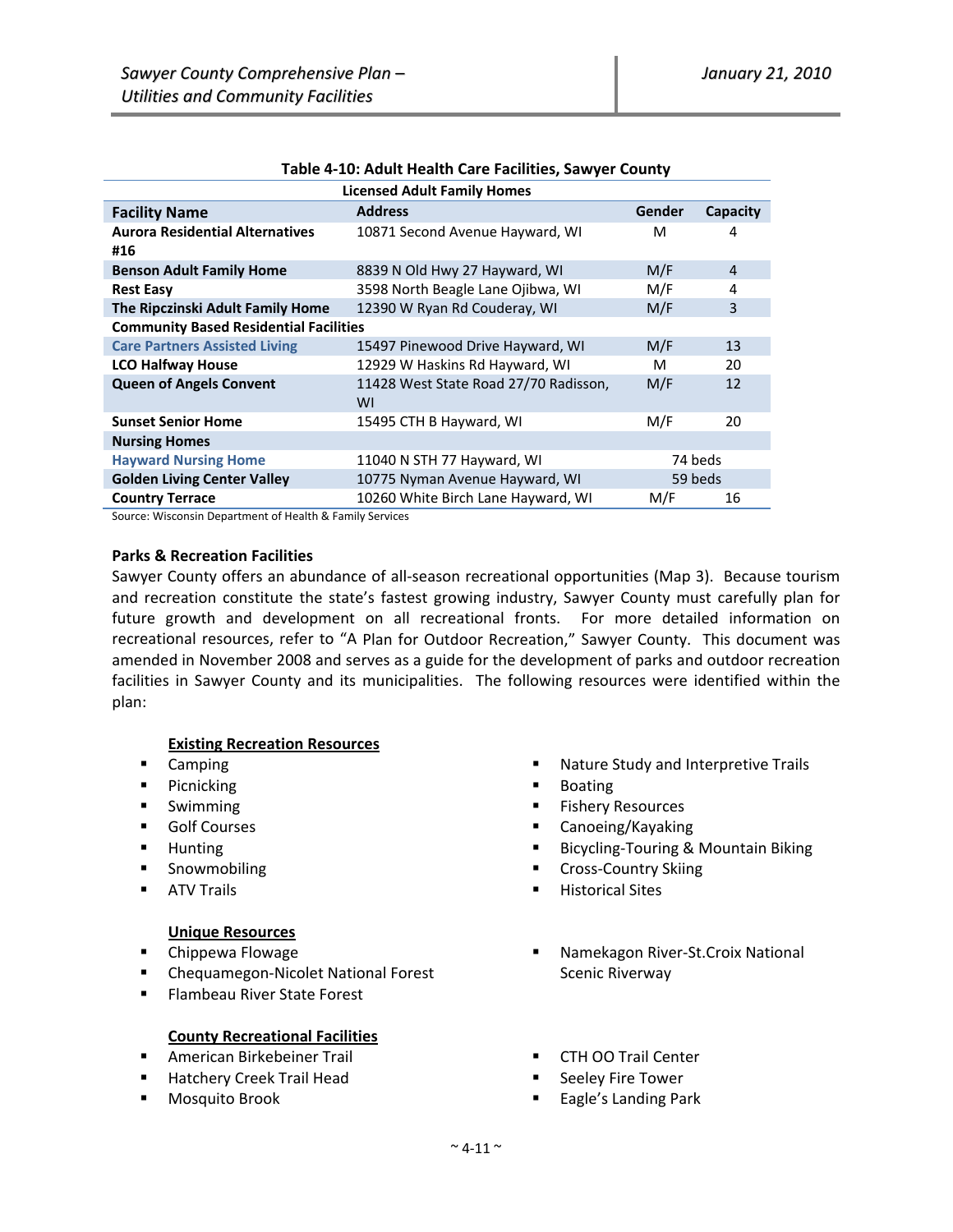- Nelson Lake Wayside
- **Sawyer County Fairgrounds**

## **Township Recreational Facilities**

- **Bass Lake Picnic Area (Bass Lake)**
- **Grindstone Shallows Park (Bass Lake)**
- **E** Loretta/Draper Municipal Park (Draper)
- **County Hill (Hayward)**
- **Silverthorne Lake Park (Lenroot)**
- **Eytcheson Park (Lenroot)**
- **Town Park (Meteor)**
- Ojibwa Park (Ojibwa)

## **Village Recreational Facilities**

- **Ed Anderson Recreational Area** (Couderay)
- Radisson Ball Park (Radisson)
- **UILAGE Firehall Park (Radisson)**
- **Former Radisson Elementary School** (Radisson)

## **City of Hayward Recreational Facilities**

- **Hayward Primary School**
- **Hayward Intermediate School**
- Hayward Middle School
- **Hayward Senior High School**
- **Erik and Randy Lawry Skate Park**
- **Hayward Sports Center**
- **Dog Park (formerly Nyman Park)**
- 7 Public Boat Landings
- Ojibwa Ball Field (Ojibwa)
- Ojibwa Park-Canoe Access (Ojibwa)
- **Stone Lake Lions Park (Sand Lake)**
- **EXEC** Stone Lake Elementary School (Sand Lake)
- Archery Range (Winter)
- Lake Winter Boat Landing (Winter)
- Dr. H.A. Smith Park and V.F.W. (Winter)
- **E** CM Olson Athletic Field (Winter)
- **Fiends of Tuscobia Winter Depot** Trailhead (Winter)
- Swan Creek Park (Exeland)
- **Exeland Sports Center (Exeland)**
- **Smith Creek**
- Upper Shues Pond
- Pedestrian/Bike Trail
- **Jaycess Tot Lot**
- City Beach
- Shues Pond
- **Library Park**

## **Cemeteries**

There a total of 17 documented cemeteries in Sawyer County. Refer to Table 4‐11 for more information on cemeteries in Sawyer County. Please note that this is not a complete list as some human burial locations a kept confidential and/or are yet to be identified.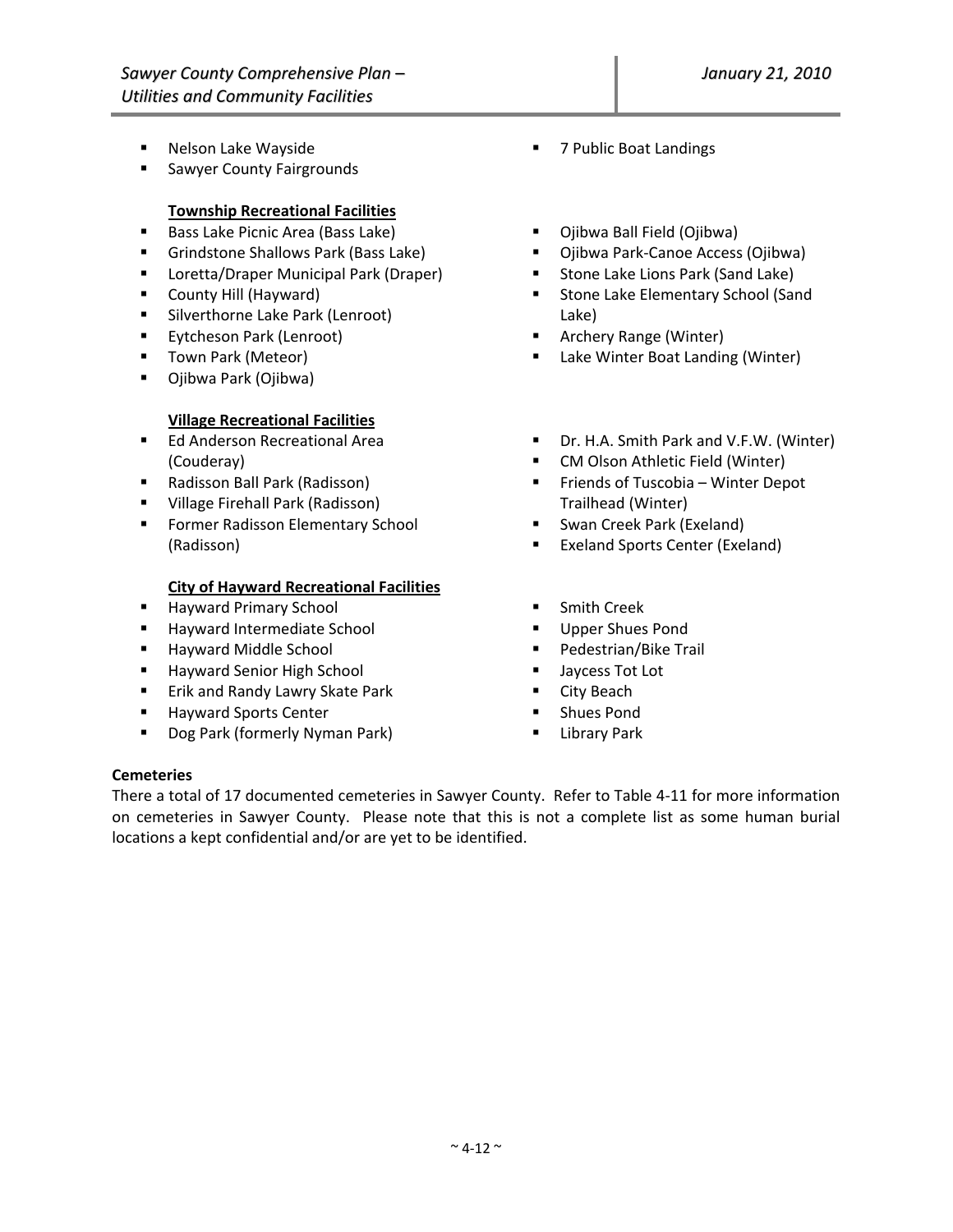| Table 4-11: SAWYER COUNTY CEMETERIES        |                                                 |                                                                  |                     |  |  |
|---------------------------------------------|-------------------------------------------------|------------------------------------------------------------------|---------------------|--|--|
| <b>Municipality</b>                         | <b>Cemetery Name</b>                            | Location                                                         | <b>Section</b><br># |  |  |
| <b>Bass Lake Township</b>                   | St. Francis Solanus<br>Mission                  | Co. E at Mission Rd., east of Little Lac Courte Oreilles<br>Lake | 5SE                 |  |  |
|                                             | <b>Mennonite Cemetery</b>                       | Located next to Mennonite Church CTH K-Northwoods<br>Beach       | 31                  |  |  |
| <b>Couderay Township</b>                    | name unknown                                    | South of Hwy. 27-70, Couderay                                    | 12SW                |  |  |
| <b>Draper Township</b>                      | name unknown                                    | Cemetery Rd., north of Hwy. 70, between Loretta &<br>Draper      | 3SW                 |  |  |
|                                             | <b>Edgewater Township (no known cemeteries)</b> |                                                                  |                     |  |  |
| <b>Hayward Township</b>                     | Round Lake                                      | Frogg Rd                                                         | 2CE                 |  |  |
|                                             | name unknown                                    | North of Round Lake Cemetery                                     | 2CE                 |  |  |
|                                             | Indian                                          | Dead end street south of Co. B, within the City of<br>Hayward    | <b>27NE</b>         |  |  |
|                                             | Greenwood                                       | County Hill Rd., far west side of Hayward                        | 28NW                |  |  |
| <b>Hunter Township</b>                      | name unknown                                    | Co. CC, New Post                                                 | 1SW                 |  |  |
| <b>Lenroot Township</b>                     | Trinity                                         | Phipps Fire Ln. at Mosquito Brook Road., Phipps                  | 6SE                 |  |  |
|                                             | Riverside                                       | Hwy. 63 Seeley                                                   | <b>15NE</b>         |  |  |
|                                             | Meadowbrook Township (no known cemeteries)      |                                                                  |                     |  |  |
| <b>Meteor Township (no know cemeteries)</b> |                                                 |                                                                  |                     |  |  |
| Ojibwa Township (no known cemeteries)       |                                                 |                                                                  |                     |  |  |
| <b>Radisson Township</b>                    | Radisson                                        | Hwy. 40 at Cemetery Rd.                                          | 22SW                |  |  |
| <b>Round Lake</b><br>Township               | Spider Lake                                     | Lower Twin Lake Rd., just south of Hwy. 77                       | 4WC                 |  |  |
| <b>Sand Lake Township</b>                   | Whitefish                                       | Co. E, south of Lac Courte Oreilles                              | <b>7E</b>           |  |  |
|                                             | Evergreen                                       | Twp. Rd.35, just east of Co. BB, along RR tracks                 | 30W                 |  |  |
|                                             | Spider Lake Township (no known cemeteries)      |                                                                  |                     |  |  |
| <b>Weirgor Township</b>                     | <b>Bellile</b>                                  | Township Line Rd. at Senesac Rd.                                 | $\overline{2}$      |  |  |
|                                             | Mennonite                                       | Blomberg Rd. at Stankowski Rd.                                   | 14                  |  |  |
|                                             | Exeland                                         | Hwy. 48, west of Hwy. 40                                         | 27                  |  |  |
| <b>Winter Township</b>                      | Winter                                          | Cemetery Rd., north of Hwy. 70, Winter                           | 29NWC               |  |  |
|                                             | St. Peters                                      | Cemetery Rd., north of Hwy. 70, Winter                           | 29NWC               |  |  |

## **Local Public Buildings**

Sawyer County and each community within Sawyer County have local public buildings used for local government, public gatherings, maintenance needs and other services. There are 16 municipal halls and garages located within the county. Each community has different levels of staffing and different ways of handling day to day local government operations and service provision. Below is a list of primary local public buildings found within each community in Sawyer County.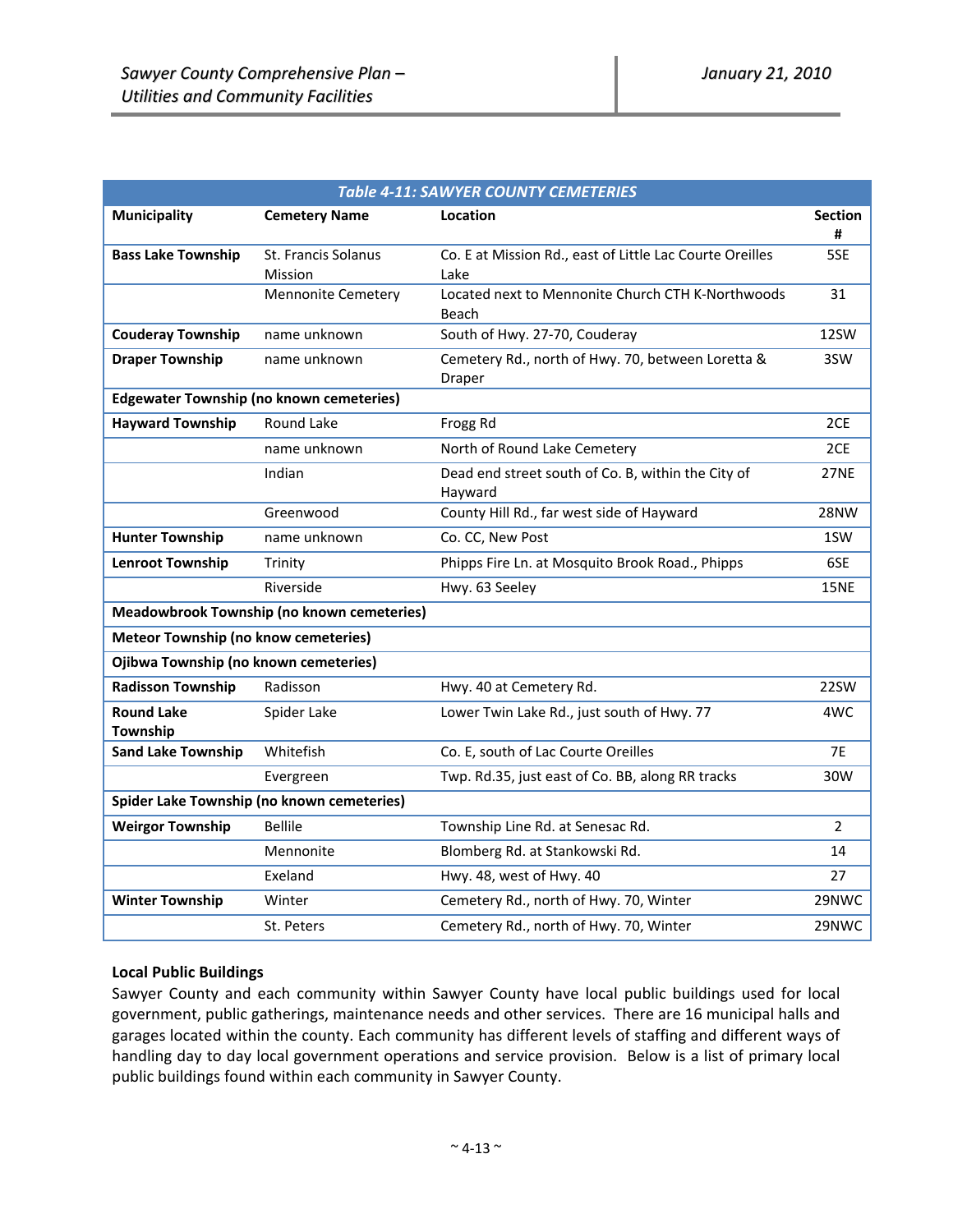| Town/Village/City Hall          | rabic 4-12. Local Fublic Dununigs in Jawyer County<br>Location | <b>Meeting Schedule</b>    |  |  |  |
|---------------------------------|----------------------------------------------------------------|----------------------------|--|--|--|
| <b>Town of Bass Lake</b>        | 14412W CTH K                                                   | 2nd Monday at 6:30 p.m.    |  |  |  |
| <b>Town of Couderay</b>         | 4452N Hoffer Road                                              | 2nd Wednesday at 7:00 p.m. |  |  |  |
| <b>Village of Couderay</b>      | 4477N Hoffer Road                                              | 2nd Tuesday at 6:00 p.m.   |  |  |  |
| <b>Town of Draper</b>           | 6994N Main                                                     | 2nd Monday at 6:00 p.m.    |  |  |  |
| <b>Town of Edgewater</b>        | 1470N Woodale Road                                             | 2nd Tuesday at 7:00 p.m.   |  |  |  |
| <b>Village of Exeland</b>       | 11042W STH 48                                                  | 2nd Monday at 7:00 p.m.    |  |  |  |
| <b>City of Hayward</b>          | 15889W 3rd                                                     | 2nd Monday at 6:00 p.m.    |  |  |  |
| <b>Town of Hayward</b>          | 15460 STH 77 East                                              | 2nd Tuesday at 7:00 p.m.   |  |  |  |
| <b>Town of Hunter</b>           | 9316N CTH CC                                                   | 2nd Wednesday at 6:30 p.m. |  |  |  |
| <b>Town of Lenroot</b>          | 12215N HWY 63                                                  | 2nd Monday at 7:00 p.m.    |  |  |  |
| <b>Town of Meadowbrook</b>      | 9436W CTH D                                                    | Last Tuesday at 7:00 p.m.  |  |  |  |
| <b>Town of Meteor</b>           | 1440N CTH C                                                    | 2nd Monday at 7:00 p.m.    |  |  |  |
| Town of Ojibwa                  | 4411N STH 27                                                   | 2nd Monday at 7:00 p.m.    |  |  |  |
| <b>Town of Radisson</b>         | 3751N CTH H                                                    | 2nd Monday at 7:30 p.m.    |  |  |  |
| <b>Village of Radisson</b>      | 10598 W Railroad Street                                        | 2nd Monday at 7:30 p.m.    |  |  |  |
| <b>Town of Round Lake</b>       | 10625N CTH A                                                   | 2nd Thursday at 6:30 p.m.  |  |  |  |
| <b>Town of Sand Lake</b>        | 6058N Stone Lake Road                                          | 2nd Tuesday at 7:30 p.m.   |  |  |  |
| <b>Town of Spider Lake</b>      | 10896W Town Hall Road                                          | 2nd Wednesday at 7:00 p.m. |  |  |  |
| <b>Town of Weirgor</b>          | 11039W Third Street                                            | 2nd Tuesday at 7:30 p.m.   |  |  |  |
| <b>Town of Winter</b>           | N4680 CTH W                                                    | 2nd Wednesday at 7:00 p.m. |  |  |  |
| <b>Village of Winter</b>        | 6593 Hazel Avenue                                              | 2nd Thursday at 7:00 p.m.  |  |  |  |
| <b>Sawyer County Courthouse</b> | 10610 Main Street                                              | 3rd Thursday at 7:00 p.m.  |  |  |  |

## **Table 4‐12: Local Public Buildings in Sawyer County**

## **Future Utilities & Community Facility Needs**

Generally speaking, Sawyer County government is not responsible for most utility and community facility needs/development. Instead, the majority of utility and community facilities are the responsibility of town, village and city governments. Locally developed and adopted comprehensive plans will form the basis for future needs throughout the County.

Over the 20 year horizon, special emphasis should be focused on development of facilities utilizing cooperative and collaborative efforts. Changing economic conditions warrant the examination of effective cooperative and collaborative efforts to maximize local, county and regional developments.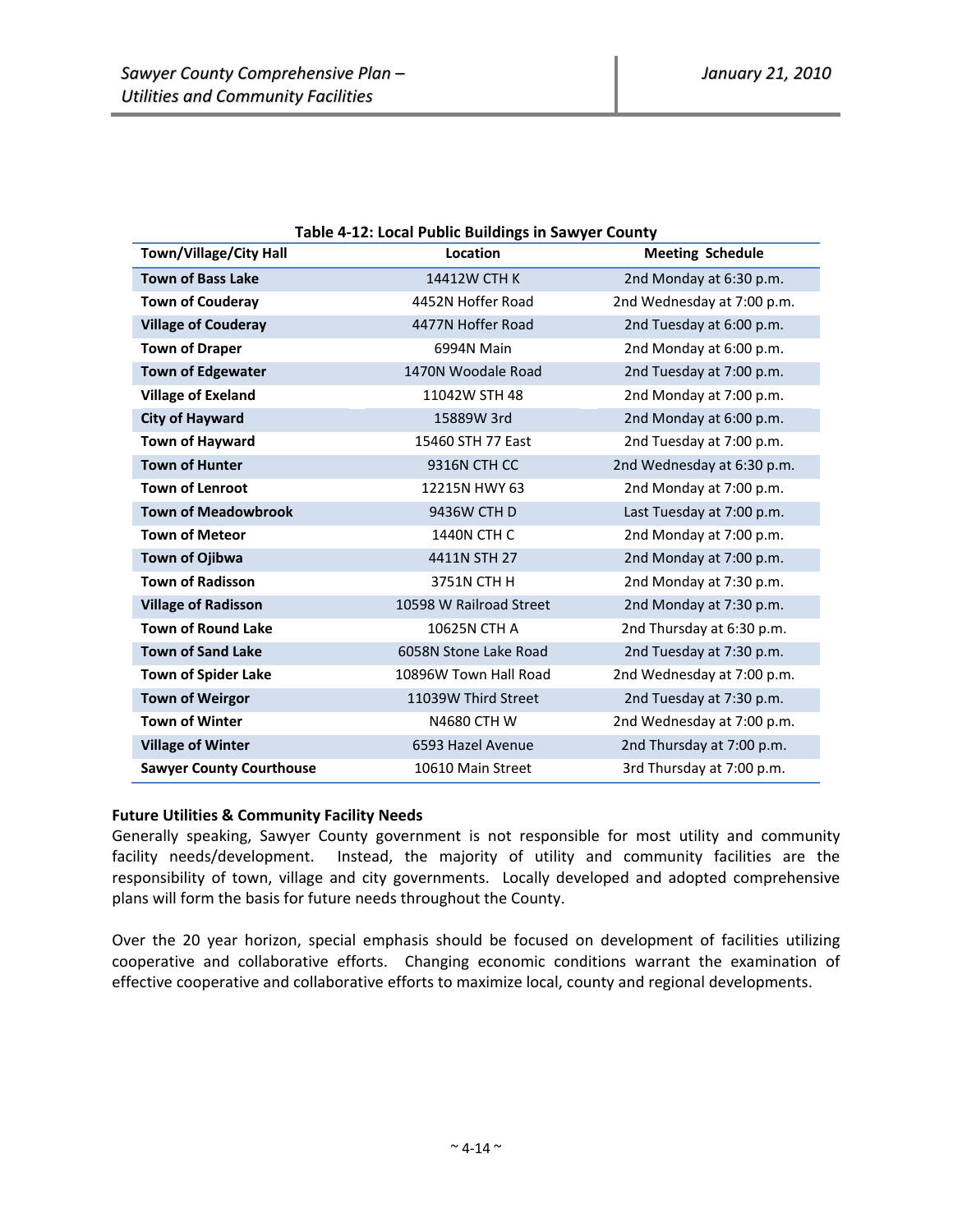# **Table 4‐13: Sawyer County Future Utilities & Community Facilities Timetable**

|                                             | <b>Utilities and Community Facilities Assessment 2010-2030</b> |      |               |      |               |      |                                                                                                                                                                                                               |  |
|---------------------------------------------|----------------------------------------------------------------|------|---------------|------|---------------|------|---------------------------------------------------------------------------------------------------------------------------------------------------------------------------------------------------------------|--|
|                                             | <b>Rehab</b>                                                   |      | Improve       |      | <b>New</b>    |      | <b>Comments</b>                                                                                                                                                                                               |  |
| <b>Utility/Community</b><br><b>Facility</b> | 2010-<br>2020                                                  | 2030 | 2010-<br>2020 | 2030 | 2010-<br>2020 | 2030 |                                                                                                                                                                                                               |  |
| <b>Sanitary Sewer</b><br><b>Service</b>     |                                                                |      |               |      |               |      | The county does not provide municipal<br>sanitary service. However, applicable<br>department will work with<br>municipalities as necessary to expand,<br>rehabilitate or create new systems.                  |  |
| <b>Storm Water</b><br><b>Management</b>     |                                                                |      |               |      |               |      | While not responsible itself to install<br>storm water management systems,<br>departments will monitor the<br>potential need for applicable<br>measures.                                                      |  |
| <b>Water Supply</b>                         |                                                                |      |               |      |               |      | The county does not maintain nor<br>install rural and municipal water<br>systems. However applicable<br>departments will monitor regulations<br>and activities that could potentially<br>impact water supply. |  |
| <b>Solid Waste Disposal</b>                 |                                                                |      |               |      |               |      | The county does not maintain nor<br>install solid waste disposal facilities<br>(dumps).                                                                                                                       |  |
| <b>Recycling Facilities</b>                 |                                                                |      |               |      |               |      | The county does not maintain<br>recycling facilities. Each municipality<br>is responsible for their own recycling<br>operations.                                                                              |  |
| Telecommunication<br><b>Facilities</b>      |                                                                |      |               |      |               |      | The county maintains necessary<br>communication facilities for<br>emergency services. Over the 20-year<br>planning horizon, continued upgrades<br>to services will be necessary.                              |  |
| <b>Electrical Utilities</b>                 |                                                                |      |               |      |               |      | The county does not operate electrical<br>utilities. Local private and cooperative<br>electrical providers are anticipated to<br>make continued improvements to<br>efficiently provide electrical needs.      |  |
| <b>Power Generating</b><br><b>Plants</b>    |                                                                |      |               |      |               |      | The county does not operate power<br>generating facilities. Local private and<br>cooperative electrical providers are<br>anticipated to make continued                                                        |  |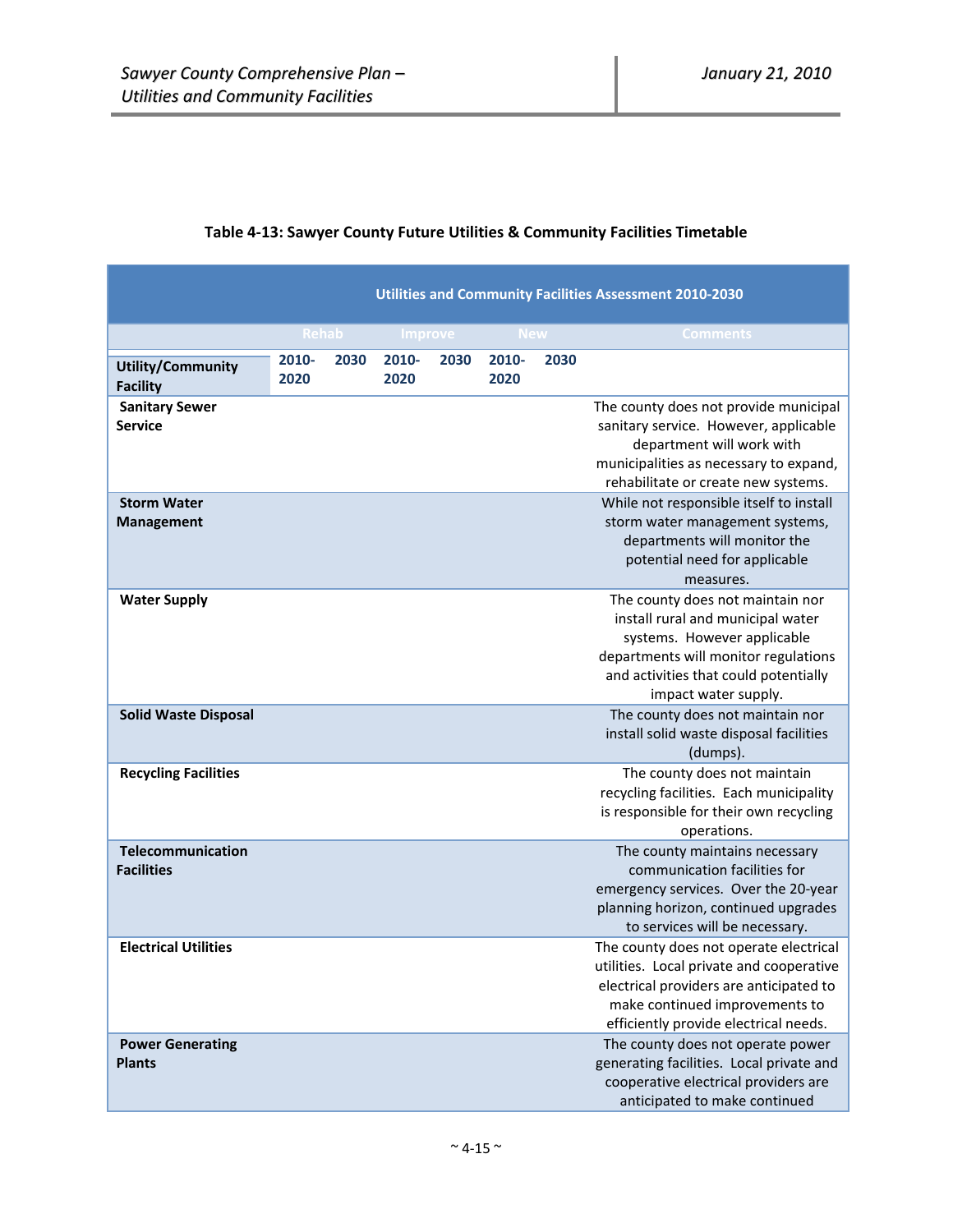|                               |   |   |   |   |   |   | improvements to efficiently provide                                          |
|-------------------------------|---|---|---|---|---|---|------------------------------------------------------------------------------|
|                               |   |   |   |   |   |   | electrical needs.                                                            |
|                               |   |   |   |   |   |   |                                                                              |
| <b>Health Care Facilities</b> |   |   |   |   |   |   | The county does not operate health                                           |
|                               |   |   |   |   |   |   | care related facilities such as hospitals,                                   |
|                               |   |   |   |   |   |   | clinics or nursing homes. Private                                            |
|                               |   |   |   |   |   |   | health care providers are expected to                                        |
|                               |   |   |   |   |   |   | provide care over the 20-year horizon.                                       |
|                               |   |   |   |   |   |   | The County Health and Human                                                  |
|                               |   |   |   |   |   |   | Services Department provides limited                                         |
|                               |   |   |   |   |   |   | health and wellness services. Over the                                       |
|                               |   |   |   |   |   |   | 20 year horizon, it is anticipated the                                       |
|                               |   |   |   |   |   |   | county will provide clients with                                             |
|                               |   |   |   |   |   |   | external and internal resource                                               |
|                               |   |   |   |   |   |   | information based on available                                               |
|                               |   |   |   |   |   |   | financial resources.                                                         |
| <b>Child Care Facilities</b>  |   |   |   |   |   |   | The county does not provide child care                                       |
|                               |   |   |   |   |   |   | facilities. Over the 20 year horizon the                                     |
|                               |   |   |   |   |   |   | private sector will meet the needs of                                        |
|                               |   |   |   |   |   |   | child care.                                                                  |
| Law Enforcement &             | X | x | X | X | X | x | Over the 20 year horizon, facility and                                       |
| <b>Rescue Services</b>        |   |   |   |   |   |   | equipment needs may be necessary.                                            |
|                               |   |   |   |   |   |   | Applicable departments will monitor                                          |
|                               |   |   |   |   |   |   | changing needs. Cooperative                                                  |
|                               |   |   |   |   |   |   | relationship with other municipalities                                       |
|                               |   |   |   |   |   |   | and LCO will continue to be explored.                                        |
| <b>Fire Protection</b>        |   |   |   |   |   |   | The county does not provide fire                                             |
|                               |   |   |   |   |   |   | protection. However, over the 20 year<br>horizon applicable departments will |
|                               |   |   |   |   |   |   | work with local and federal fire                                             |
|                               |   |   |   |   |   |   | protections agencies.                                                        |
| <b>Public Libraries</b>       |   |   |   |   |   |   | The county does not provide library                                          |
|                               |   |   |   |   |   |   | services. Over the 20 year horizon,                                          |
|                               |   |   |   |   |   |   | local library providers will determine                                       |
|                               |   |   |   |   |   |   | necessary rehabilitation or expansion                                        |
|                               |   |   |   |   |   |   | needs.                                                                       |
| <b>Public Schools</b>         |   |   |   |   |   |   | The county does not provide or                                               |
|                               |   |   |   |   |   |   | operate public schools. Over the 20                                          |
|                               |   |   |   |   |   |   | year horizon, public and private                                             |
|                               |   |   |   |   |   |   | schools will determine rehabilitation                                        |
|                               |   |   |   |   |   |   | and expansion needs. Coordination of                                         |
|                               |   |   |   |   |   |   | shared services/facilities between                                           |
|                               |   |   |   |   |   |   | schools and all governments should be                                        |
|                               |   |   |   |   |   |   | reviewed periodically.                                                       |
| <b>Public Parks</b>           | X | X | X | X | X | X | Over the 20 year horizon, Sawyer                                             |
|                               |   |   |   |   |   |   | County will continue to maintain,                                            |
|                               |   |   |   |   |   |   | improve and potentially create new                                           |
|                               |   |   |   |   |   |   | public parks. Cooperative                                                    |
|                               |   |   |   |   |   |   | relationships will be sought on all                                          |
|                               |   |   |   |   |   |   | projects to enhance local and financial                                      |